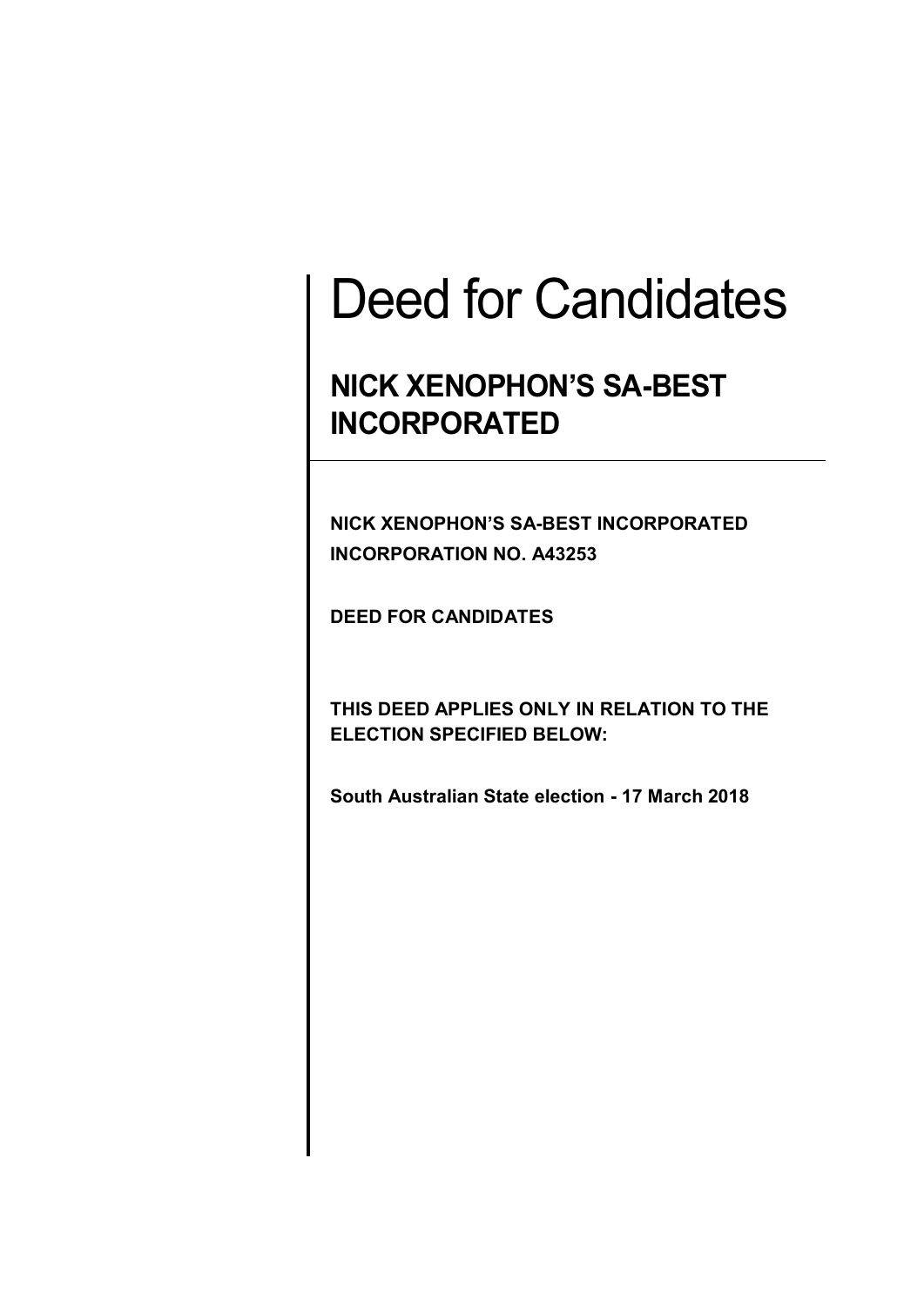# **Details**

# **Date**

### Deed:

| Between:        |                                                                  |
|-----------------|------------------------------------------------------------------|
| Name            | NICK XENOPHON'S SA-BEST INCORPORATED                             |
| Short form name | <b>Association</b>                                               |
| Notice details  | PO Box 3015                                                      |
|                 | UNLEY SA 5061                                                    |
|                 | Telephone: 08 8545 0400                                          |
|                 | Email: $nx@sa-best.org.au$                                       |
|                 | Website: sa-best.org.au                                          |
| Name            | The person named in Item 1 of the Schedule                       |
| Short form name | Candidate                                                        |
| Notice details  | Notice details specified in <b>Item 2</b> of the <b>Schedule</b> |

### **Background**

- A. The Association is a registered political party under the Electoral Act.
- B. The Candidate is a member of the Association.
- C. The Candidate wishes to be endorsed by the Association for election to the House of Assembly of the Parliament of South Australia or the Legislative Council for the State of South Australia for the election specified in **Item 4** of the **Schedule** ('**Election**').
- D. This Deed records an agreement between the Association and the Candidate relating to possible endorsement of the Candidate for election to Parliament at the Election.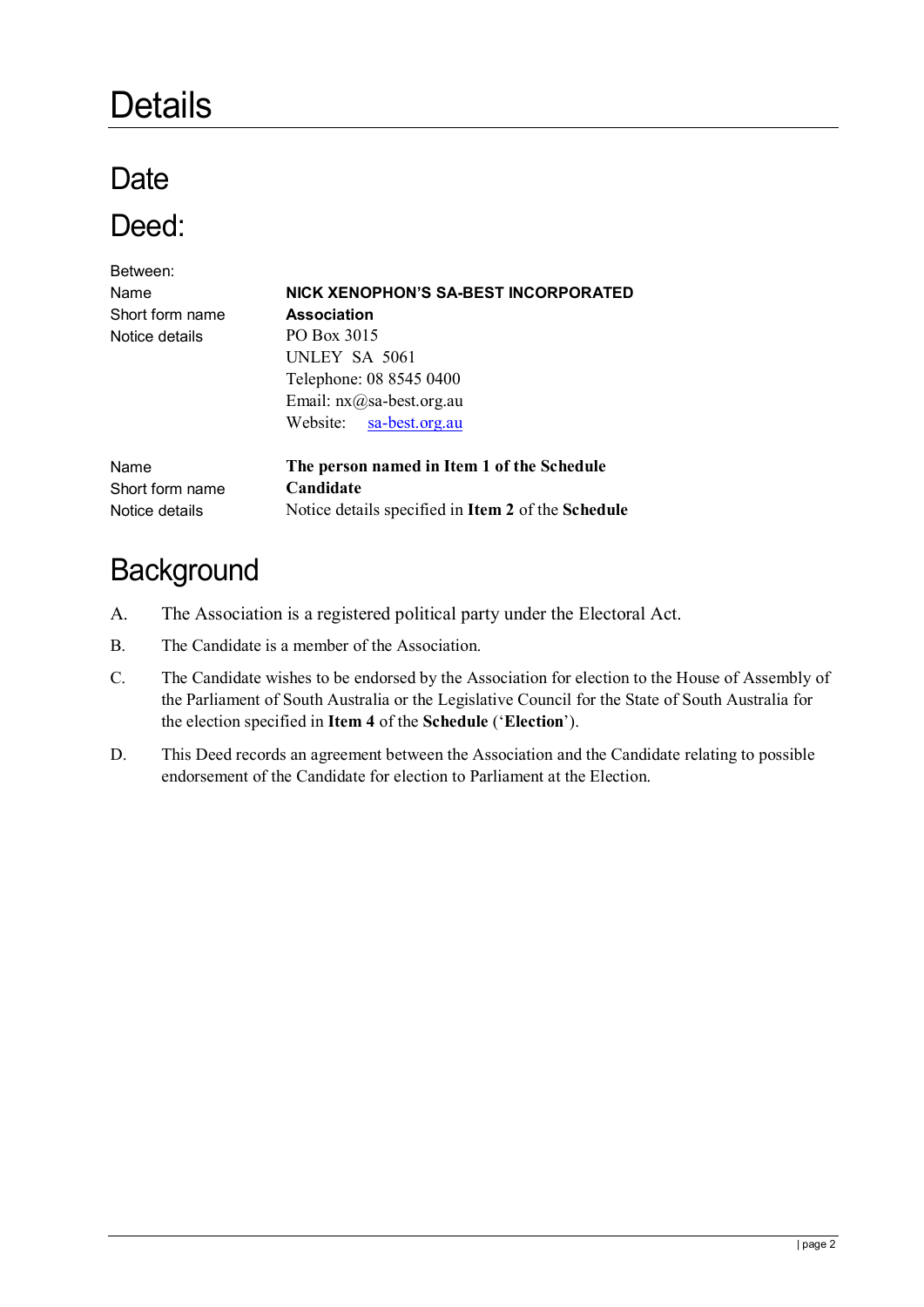#### **1.** Definitions and Interpretation

In this Deed:

- (a) **Application Fee** means the amount payable by a Candidate upon application for endorsement in accordance with clause [5.2.](#page-4-0)
- (b) **Campaign Co-ordinator** means the person(s) notified by the Association as holding that position in the Association.
- (c) **Confidential Information** means information described in clause 4.3(a).
- (d) **Constitution** means the constitution of the Association, as amended.
- (e) **Election** means:
	- (i) the election of members of the House of Assembly; or
	- (ii) the election of members of the Legislative Council

specified in **Item 4** of the Schedule for which the Candidate is nominated, and the name and address of the Candidate is declared, in accordance with the Electoral Act.

- (f) **Election Expenditure Statement** means a statement of expenditure on the Candidate under clause 5.2.
- (g) **Electoral Act** means the *Electoral Act 198* of South Australia, as amended.
- (h) **Key Policies** means the policies of the Association described in clause 4.1 as amended.
- (i) **Management Committee** has the meaning given in the Constitution.
- (j) **Parliament** means the House of Assembly or the Legislative Council of the Parliament of South Australia.
- (k) **person** includes a corporation, firm, political party and association.
- (l) **State Campaign Fund Contribution** means the amount payable by a Candidate upon endorsement in accordance with clause [5.3.](#page-4-1)
- (m) **Term** has the meaning in clause 2.2.
- (n) Words or expressions defined in the Constitution have the same meaning in this Deed.

#### **2.** Application of this Deed

#### **2.1 Term**

Subject to clause 2.3, this Deed applies during the Term.

#### **2.2 Period of the Term**

The Term starts on the date of execution of this Deed and ends on either:

- (a) if the Candidate is elected to be a member of Parliament at the Election the date (if any) on which Candidate ceases to be:
	- (i) a member of Parliament; or
	- (ii) a member of the Association,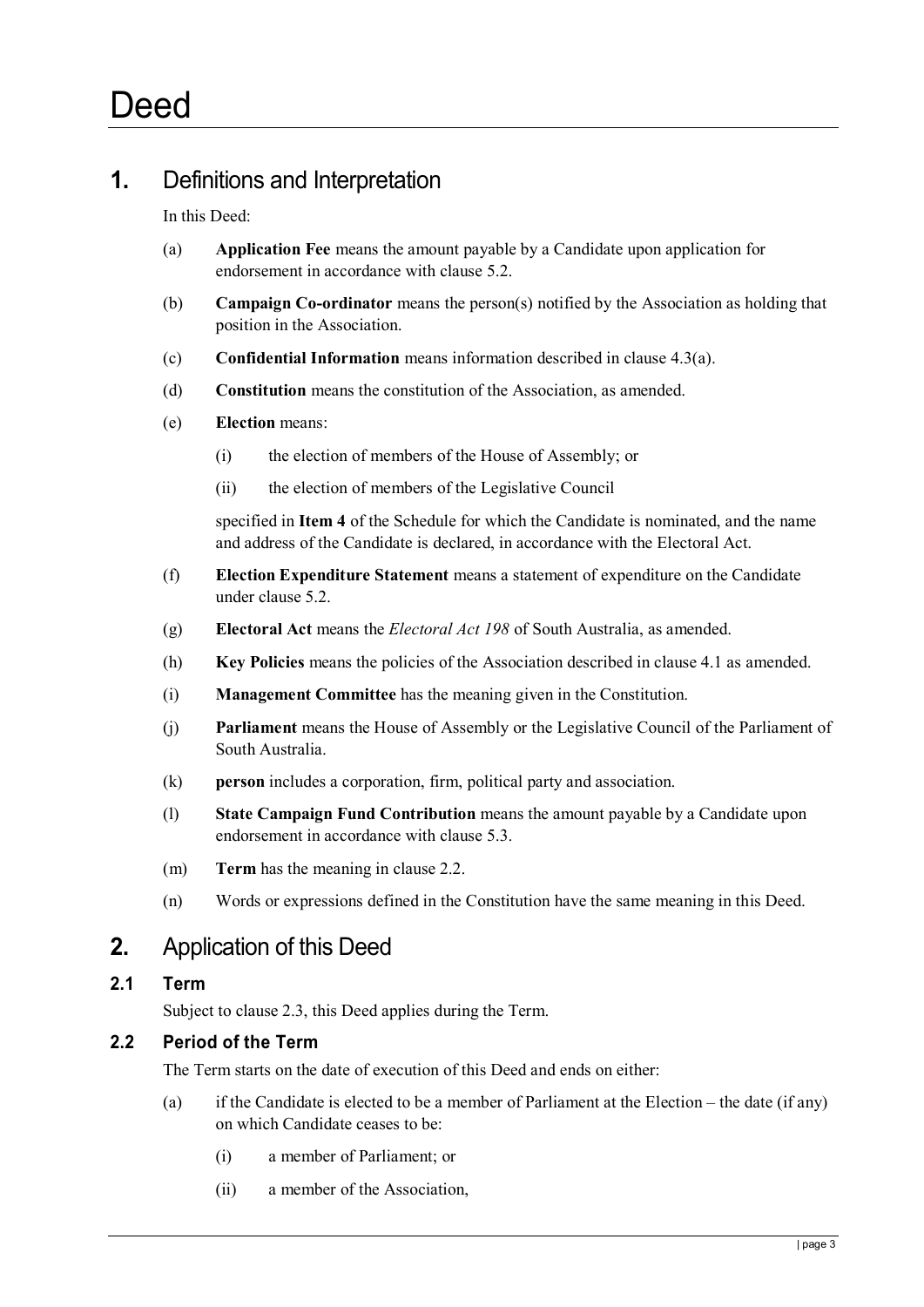for any reason (whichever is the later); or

(b) if the Candidate is not elected as a member of Parliament at the Election – the expiry of 30 days after the date of the Election.

#### **2.3 Survival**

Clauses 5, 6 and 7 are continuing obligations and survive the Term.

#### **3.** Selection for Endorsement

#### **3.1 Political Affiliations**

At all times during the Term the Candidate must:

- (a) be and remain a member of the Association; and
- (b) not be or become a member, or apply for membership, of any other political party (whether or not registered under the Electoral Act or the Commonwealth Electoral Act or any legislation of a State or Territory).

#### **3.2 Accuracy of Information**

- (a) The Candidate declares that all information given by the Candidate to the Association is truthful, accurate and complete to the best of the Candidate's knowledge at the time of giving that information to the Association, and remains truthful, accurate and complete on the date of this Deed.
- (b) The Candidate acknowledges that the Association has relied upon the truthfulness, accuracy and completeness of all information given by the Candidate to the Association in determining whether to endorse the Candidate for election to Parliament.
- (c) The Candidate must immediately notify the Convener and Campaign Co-ordinator if any information given by the Candidate to the Association ceases to be truthful, accurate and complete.

#### **4.** Policies of the Association

#### **4.1 Support Key Policies**

- (a) The Candidate must support the Key Policies as defined by the Management Committee at all times during the Term.
- (b) If the Candidate is elected to Parliament at the Election, but ceases to be a member of the Association prior to the following Election, the Candidate should continue to support the Key Policies at all times until the date of that following Election.

#### **4.2 Key Policies**

The Key Policies include, but are not limited to:

- (a) Predatory Gambling;
- (b) Government Transparency & Accountability;
- (c) Australian Made;
- (d) Foreign Investment; and
- (e) Drug Rehabilitation.

#### **4.3 Policy Development**

Development of policy is governed by the Constitution and the rules of the Association.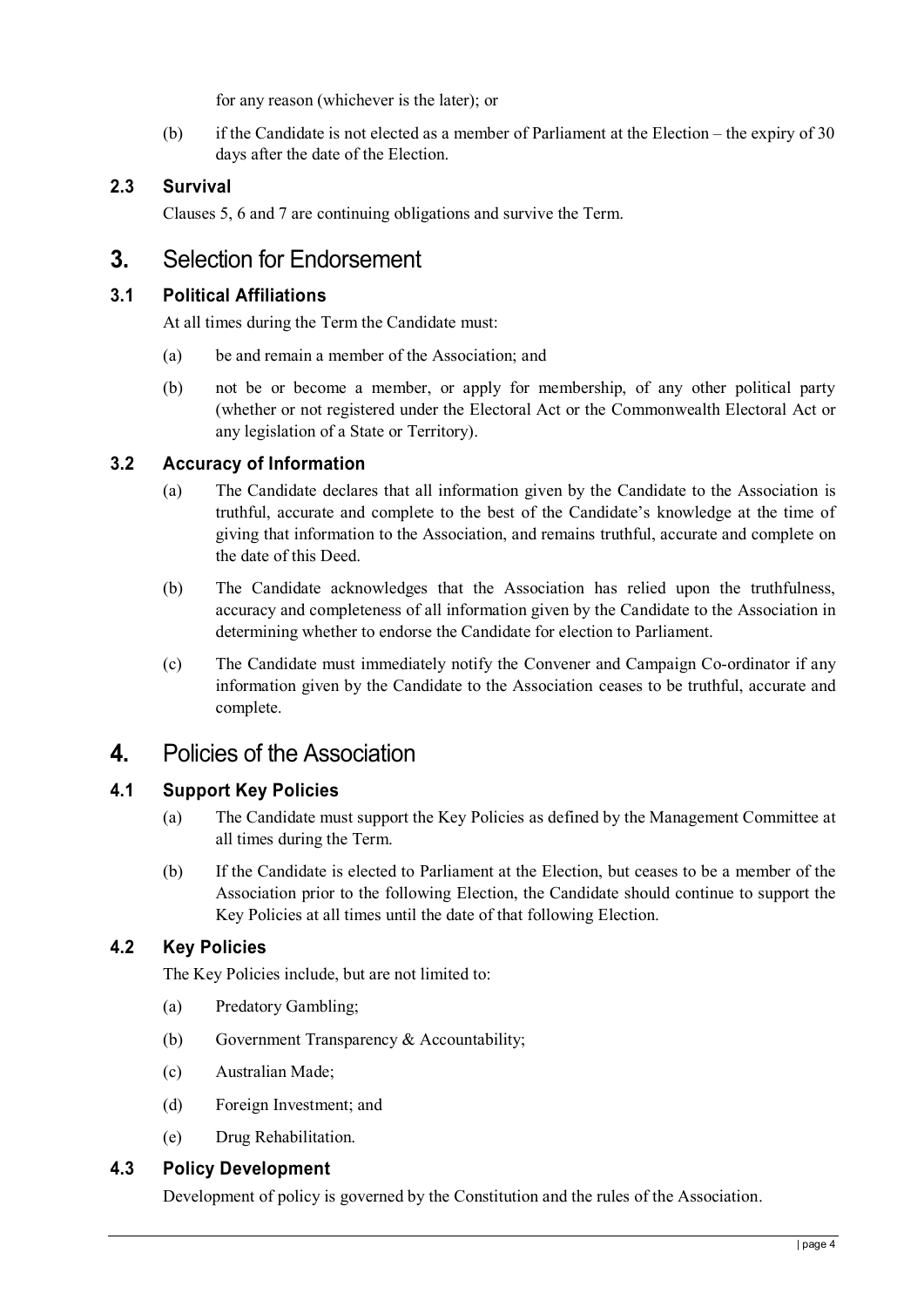#### **5.** Financial Matters

#### **5.1 Public Statements**

The Candidate acknowledges that the Association will incur financial costs to support and promote the Candidate if the Candidate is endorsed for election to Parliament.

#### <span id="page-4-0"></span>**5.2 Application Fee**

- (a) Upon lodgement of an application for endorsement by the Association for election to Parliament at the Election, the Candidate must pay to the Association an application fee of \$1,000.00 ('**Application Fee**').
- (b) The Application Fee is a contribution to costs of administration and review of the Candidate's application including interviews and training.
- (c) Payment of the Application Fee does not guarantee or imply that a Candidate's application for endorsement will be accepted or that the Candidate will, or may be, endorsed for election to Parliament.
- (d) The Application Fee is non-refundable and may be used by the Association upon receipt.

#### <span id="page-4-1"></span>**5.3 State Campaign Fund Contribution**

- (a) If the Candidate is endorsed by the Association for election to Parliament at the Election, the Candidate must pay to the Association a state campaign fund contribution of \$20,000.00 ('**State Campaign Fund Contribution**').
- (b) The State Campaign Fund Contribution is intended to assist the Association with costs of campaigning for the Election.
- (c) The Candidate must pay, or provide security for, the State Campaign Fund Contribution prior to endorsement by any of the following means:
	- (i) payment of the State Campaign Fund Contribution to the Association (which funds will be held by the Association in a bank account of the Association used only for receipt of such funds from Candidates pending endorsement);
	- (ii) payment of the State Campaign Fund Contribution into the trust account of a solicitor with an irrevocable direction to the solicitor to pay that amount to the Association upon notice by the Association to that solicitor that the Candidate has been endorsed for election to the Parliament at the Election);
	- (iii) provision of a bank guarantee for the State Campaign Fund Contribution which is payable upon notice by the Association to the bank that the Candidate has been endorsed for election to the Parliament at the Election); or
	- (iv) any other means acceptable to the Management Committee.
- (d) The date by which the Candidate must pay or provide security for the State Campaign Fund Contribution, and any other terms of payment or security for the State Campaign Fund Contribution, are determined by the Management Committee at its discretion and will be notified to the Candidate before the Candidate pays or provides security for the State Campaign Fund Contribution.
- (e) If the Candidate is not endorsed by the Association for election to Parliament at the Election, the Association must repay or direct repayment of the State Campaign Fund Contribution to the Candidate, or cause security for the State Campaign Fund Contribution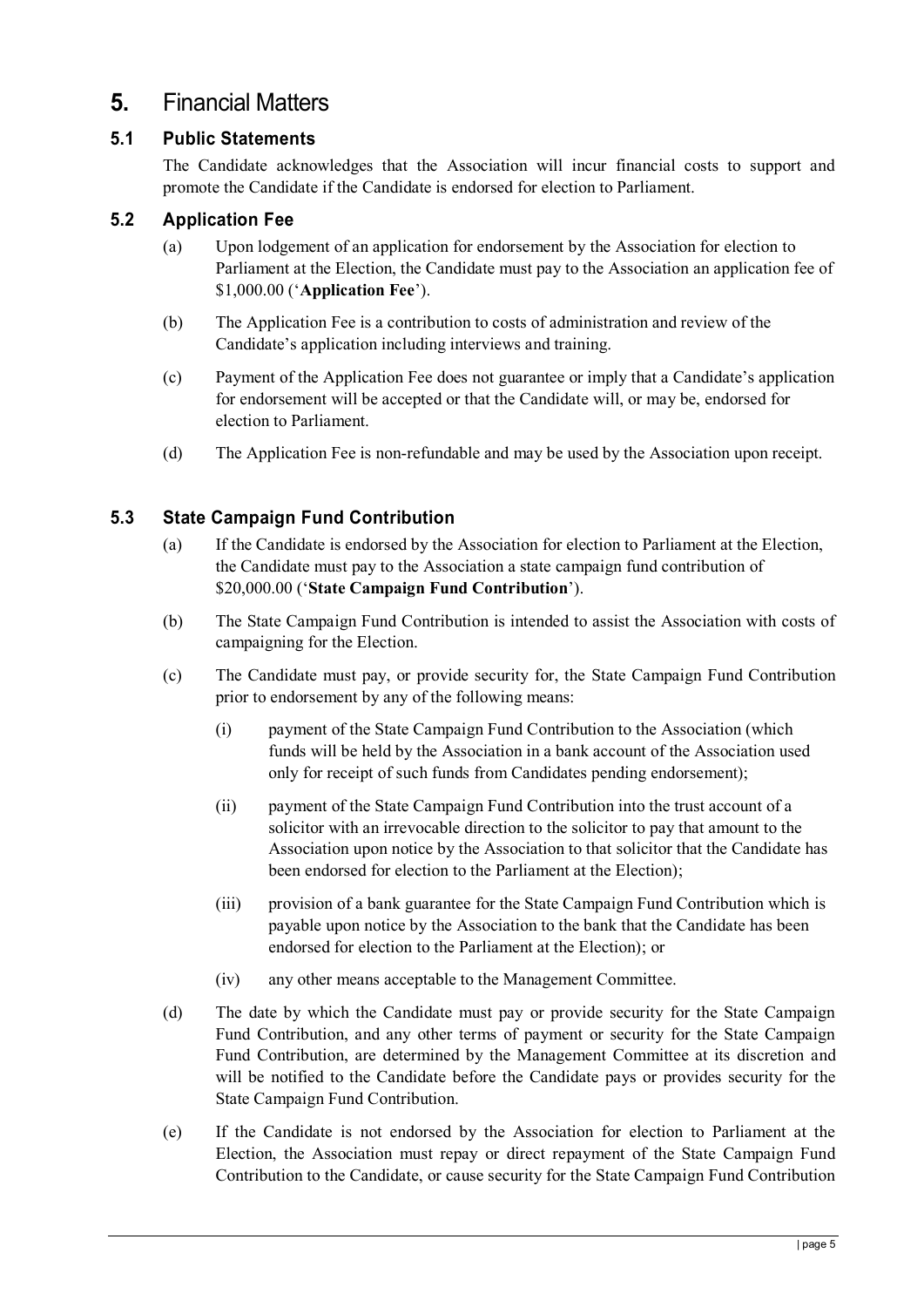to be released and returned to the Candidate, within 7 days after its decision not to endorse the Candidate.

- (f) If the Candidate is endorsed by the Association for election to Parliament at the Election, the Association becomes beneficially entitled to the State Campaign Fund Contribution immediately upon endorsement and is entitled to use, pay and apply the State Campaign Fund Contribution for the purposes of campaigning for the Election that the manner determined by the Management Committee.
- (g) The State Campaign Fund Contribution of a Candidate endorsed by the Association is non-refundable.

#### <span id="page-5-0"></span>**5.4 Incurring Costs**

- (a) The Candidate must not incur any costs, expenses or liabilities for, or in the name of, the Association, or otherwise represent to any person that the Association will pay, authorise or guarantee payment of any costs, expenses or liabilities, unless authorised in writing by the Campaign Co-ordinator.
- (b) Any authorisation by the Campaign Co-ordinator under clause [5.4\(](#page-5-0)a) is limited to the specific cost, expense or liability described in that authorisation and is not deemed to authorise additional or future costs, expenses or liabilities of the same or similar kind (unless expressly stated to do so).

#### **5.5 Donations**

- (a) All donations, gifts, benefits and other forms of funding and financial assistance relating to the Association or the Election (including funding of the Association by legislation) is the property of the Association, not the Candidate.
- (b) The Candidate holds all such donations, gifts, benefits and other forms of funding and financial assistance for the benefit of the Association, and must pay and account to the Association for the full amount and value of such donations, gifts, benefits and other forms of funding and financial assistance.

#### **5.6 Election Expenditure Statement**

- (a) If the Candidate is elected to Parliament at the Election, the Association will give to the Candidate, within 90 days of the Election, a statement specifying the amount of financial costs incurred by the Association to promote the Candidate for election to Parliament at that Election ('**Election Expenditure Statement**').
- (b) The Association may make an estimate in good faith of any amounts included in the Election Expenditure Statement.
- (c) If the Candidate disagrees with the Election Expenditure Statement, the Candidate may give written notice to that fact to the Convener within 14 days after receipt of the Election Expenditure Statement. In that event, the Association and the Candidate must act reasonably and in good faith to agree upon the amount of the Election Expenditure Statement. If they are unable to agree within 14 days, the amount of the Election Expenditure Statement shall be determined by an independent chartered accountant nominated by the Convener ('**Expert**') who shall act as an expert and not as an arbitrator, and whose decision shall be final and binding. The Association and the Candidate must provide to the Expert all information requested for that purpose and must pay the costs of the Expert in equal shares.
- (d) If the Candidate agrees with the Election Expenditure Statement, or does not give a notice of disagreement within 14 days under clause 5.2(c), then the financial costs incurred by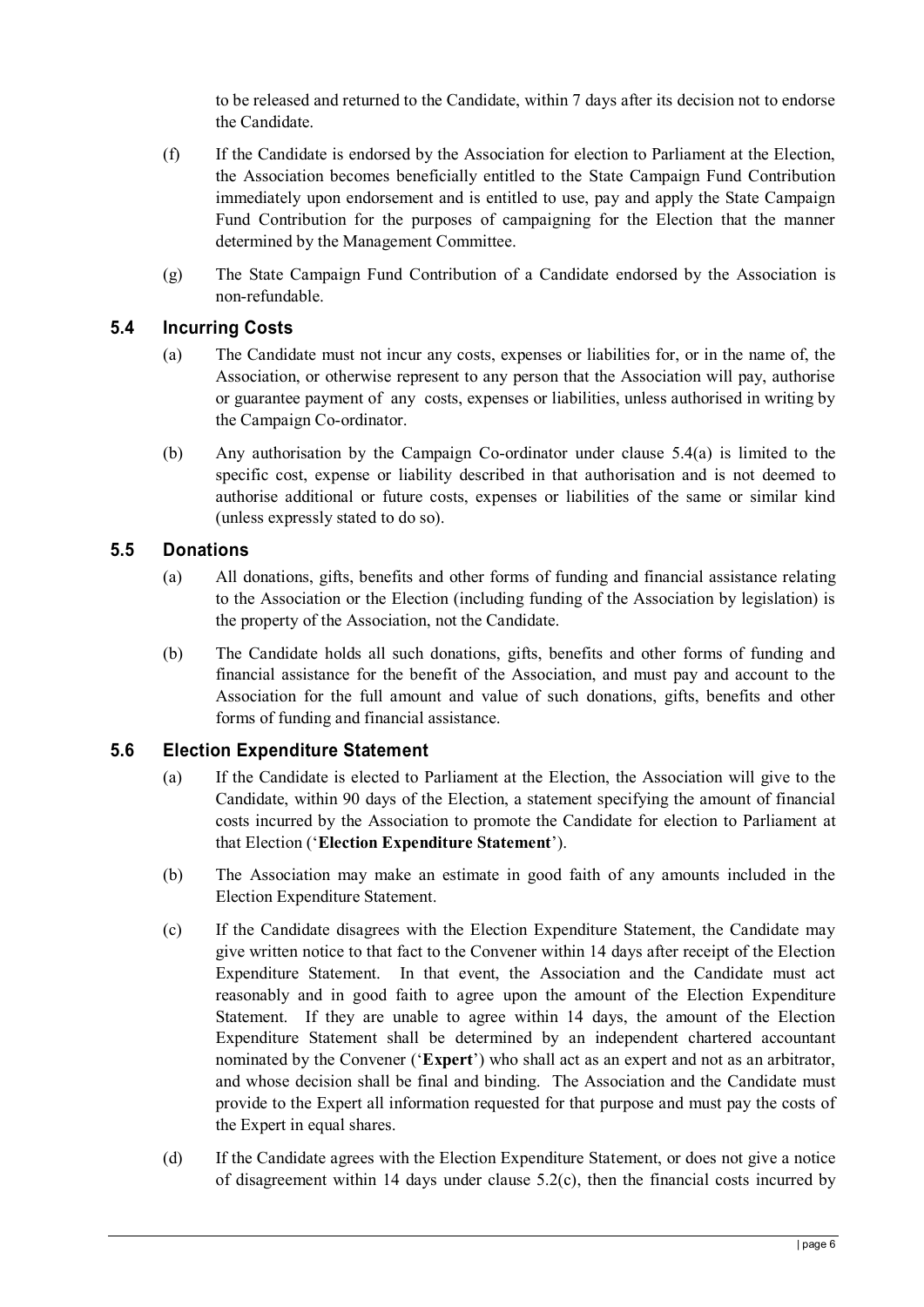the Association to promote the Candidate for election to Parliament shall be the amount stated on that Election Expenditure Statement.

#### **5.7 Reimbursement of Financial Costs to Promote Candidate**

- (a) If the Candidate is elected to Parliament at the Election, but ceases for any reason to be a member of Parliament or a member of the Association prior to the following Election (otherwise than due to death, illness, injury or disability), then the Candidate must, upon written notice from the Association, pay to the Association within 60 days the amount stated in the Election Expenditure Statement less the State Campaign Fund Contribution paid by that Candidate.
- (b) The Association and the Candidate agree that the Election Expenditure Statement (after deducting the State Campaign Fund Contribution paid by that Candidate) represents a genuine pre-estimate of financial loss suffered by the Association as a consequence of promoting for election a candidate who subsequently ceases to be a member of Parliament or a member of the Association.
- (c) The Candidate must pay the amount of the Election Expenditure Statement (after deducting the State Campaign Fund Contribution paid by that Candidate) by way of reimbursement or compensation for such loss suffered by the Association.

#### **5.8 Contribution from Base Parliamentary Salary**

- (a) If the Candidate is elected to Parliament at the Election, the Candidate must pay an amount or proportion of his or her base Parliamentary salary to the Association to be applied towards administration and operation of the Association's campaign office.
- (b) The amount or proportion will be determined by the Management Committee taking into account funding requirements, the level of income received by the Association (including from donations) and the number of Parliamentary Members of the Association. The amount or proportion will not exceed 10% of his or her base Parliamentary salary.

#### **6.** Public Statements and Authority

#### **6.1 Public Statements**

In accordance with clause 5.10 of the Constitution, the Candidate undertakes that he or she must not make public statements (including press releases and other formal and informal statements to the media) for or on behalf of the Association, or representing Objects or policies of the Association, unless the Candidate is expressly authorised in writing by the Convener (or by the Campaign Co-ordinator on behalf of the Convener) to make such statements.

#### **6.2 Authority**

The Candidate has no authority, actual or ostensible, to bind or act on behalf of a Parliamentary Member or the Association, or to represent to any person (including a media representative) that he or she has such authority.

#### **6.3 Confidential Information**

- (a) The Candidate must keep confidential all information disclosed or communicated in confidence to the Candidate by the Association or by Members of the Association including, without limitation:
	- (i) conduct of meetings of the Association;
	- (ii) business and resolutions proposed, considered, discussed and transacted at meetings of the Association (including formulation of policy and contribution to policy development);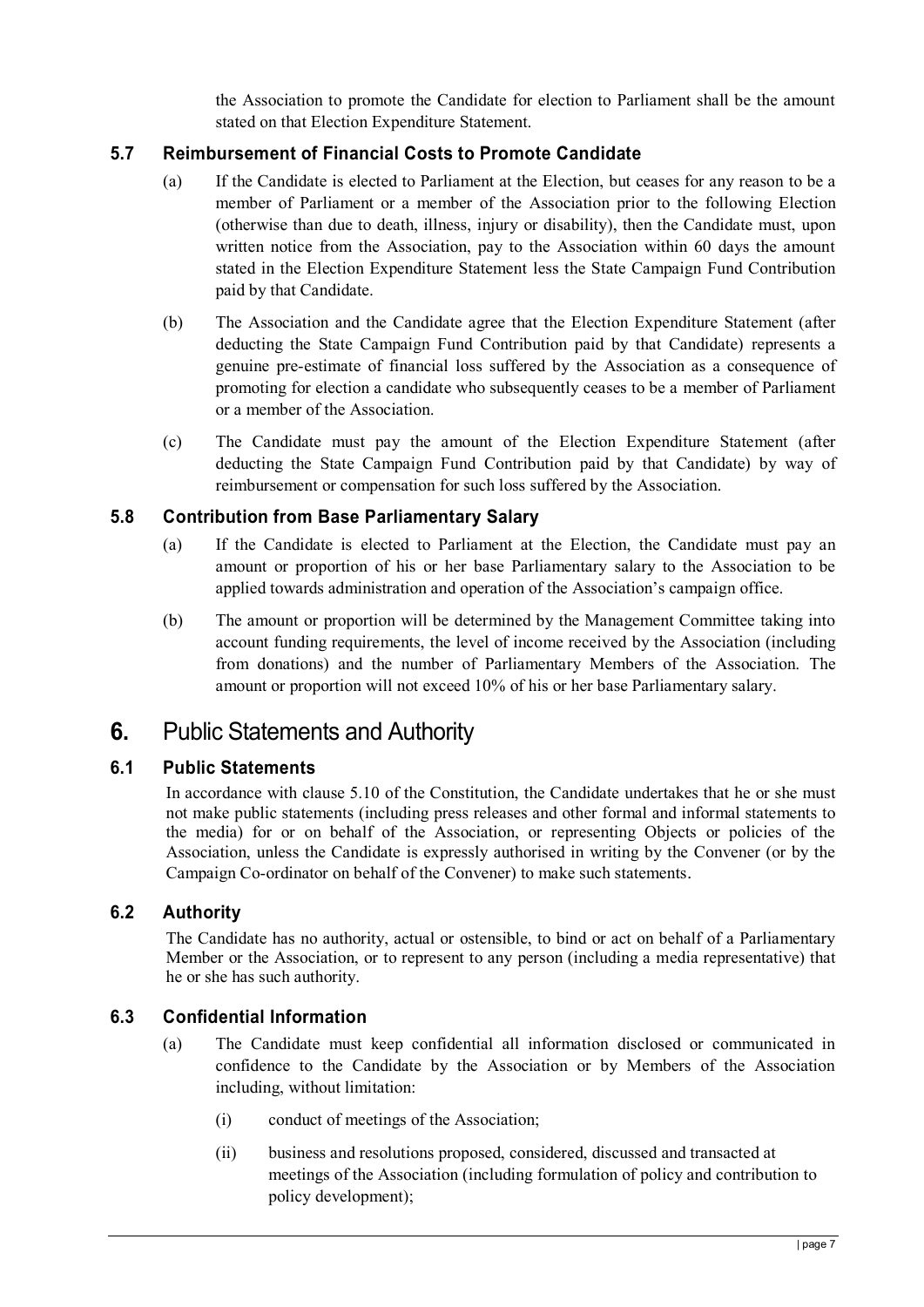- (iii) disciplinary matters, fees and subscriptions, management and governance of the Association;
- (iv) communication and negotiation with third parties (including other members of Parliament and political parties) in relation to the Association or its policies; and
- (v) databases of information created, compiled, stored or used by the Association, whether or not the Candidate assisted in the creation, compilation, storage or use of that database or the information in that database (which remains owned by the Association .
- (b) The Candidate must not create, use, publish, broadcast or disseminate marketing or promotional material unless that material has been approved in writing by the Campaign Co-ordinator.
- (c) The Candidate must not use or disclose Confidential Information except with written authorisation of the Convener (or of the Campaign Co-ordinator on behalf of the Convener), or as required by law.
- (d) The Candidate must immediately inform the Convener (or of the Campaign Co-ordinator on behalf of the Convener) if the Candidate becomes aware of any unauthorised use or disclosure of Confidential Information.

#### **6.4 Cessation of use of election material and confidential information**

If the Candidate is not elected to Parliament at the Election, the Candidate must within fourteen days after the Election:

- (a) cease using the name, logos, acronyms and other representations of the Association;
- (b) cease using and destroy all materials (including posters, flyers, marketing materials, documents and other media and publications) supplied or approved by the Association in relation to the Election;
- (c) cease using and destroy all material supplied by, or obtained from, the Association in relation to the Election;
- (d) deactivate all media referring to or depicting the Candidate and the Association (including campaign social media accounts);
- (e) cease using any Confidential Information (including Confidential Information that the Candidate was authorised to use under clause 6.3) except as required by law;
- (f) cease using all databases of the Association (and the Candidate agrees that all databases are owned by the Association); and
- (g) indemnify the Association and keep it indemnified from and against all costs, expenses, losses and liabilities suffered or incurred by the Association directly or indirectly as a consequence of any failure by the Candidate to comply with this clause 6.4, including costs incurred by the Association to do, or attempt to do, anything required of the Candidate under this clause 6.4.

#### **7.** General

#### **7.1 No Employment Relationship**

Nothing in this Deed is intended to create or record an employment relationship between the Association and the Candidate. The Candidate acknowledges, as a condition of endorsement, that he or she is not an employee of the Association and is not entitled to any salary, wages, fees or other remuneration for services provided as a Candidate.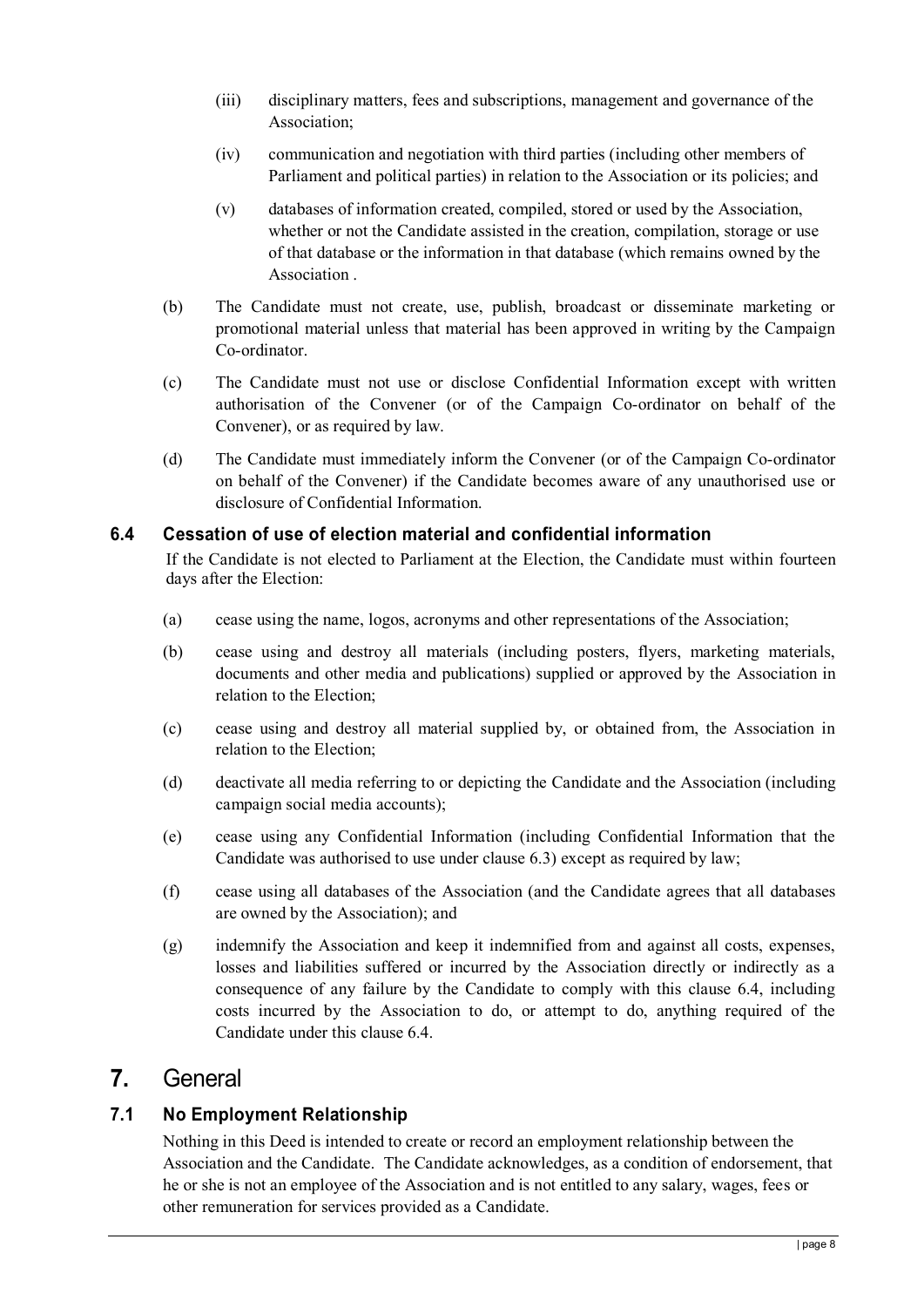#### **7.2 Declaration of Gifts**

The Candidate must immediately notify the Campaign Co-ordinator in writing within 7 days of receiving or benefitting from any gift, donation, payment or other benefit made or given to that Candidate, or to any other person with the knowledge of that Candidate, where it is objectively reasonable to conclude that such gift, donation, payment or other benefit was made or given because of the position or influence of the Candidate as a Member of the Association or as a Member of Parliament (if elected to the Parliament).

#### **7.3 Constitution and Rules**

This Deed is to be interpreted in conjunction with the Constitution and the rules from time to time communicated to Members in accordance with clause 30 of the Constitution.

#### **7.4 No Assurance of Endorsement**

Execution of this Deed does not constitute endorsement of the Candidate, or any warranty, assurance or representation by the Association that the Candidate will be endorsed for election to Parliament.

#### **7.5 Amendment**

This Deed may be amended, added to or revoked by the parties by further deed.

#### **7.6 Severance**

Any provision of this Deed that is void, illegal or unenforceable will be severed from this Deed and shall not affect the validity and continued operation of the remaining provisions of this Deed.

#### **7.7 Costs**

Each party must pay its own costs of and relating to preparation, execution and performance of this Deed.

#### **7.8 Jurisdiction**

This Deed is governed by the laws, and jurisdiction of the Courts, of South Australia and the Commonwealth of Australia.